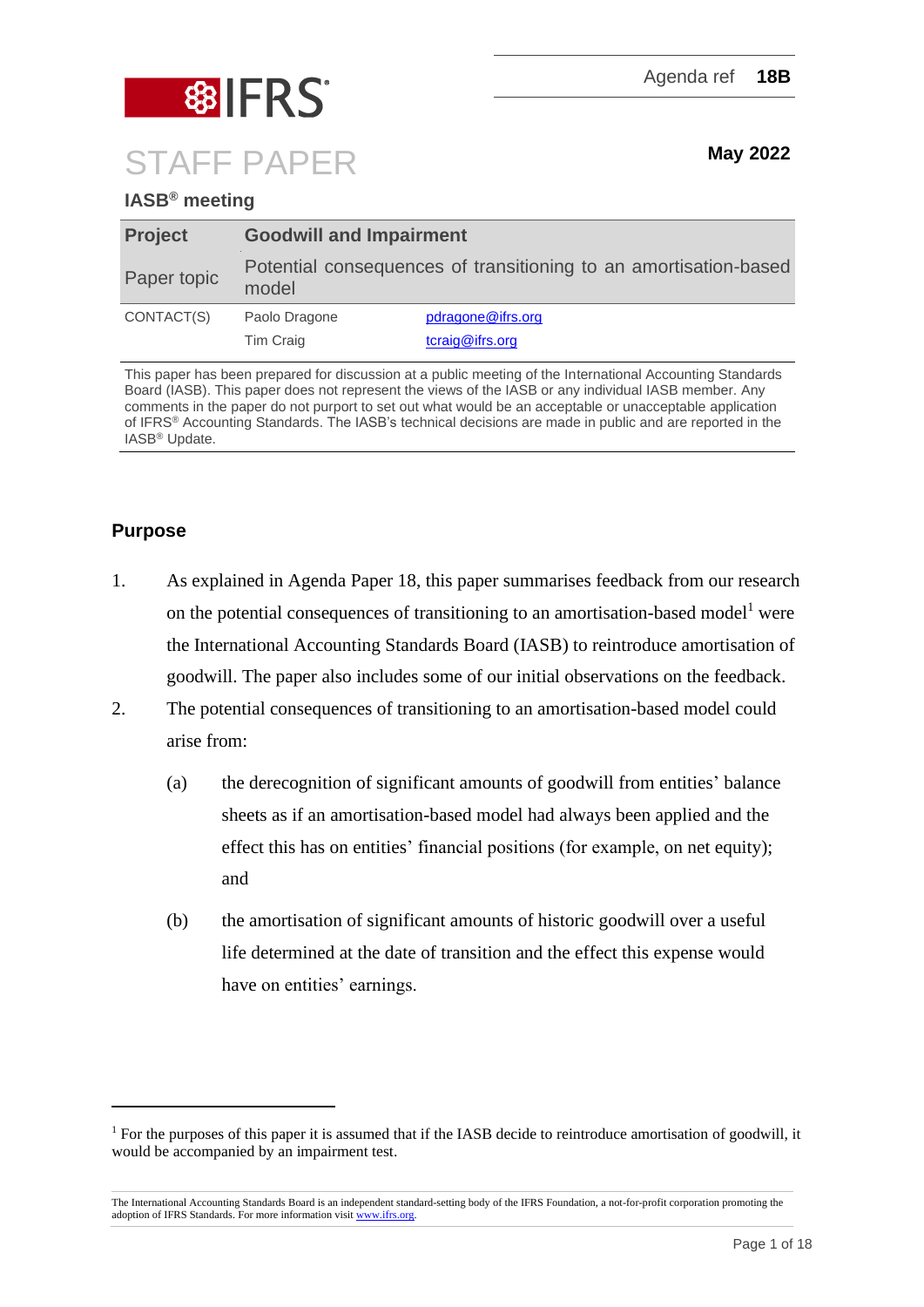## **Structure of this paper**

- 3. The paper is set out as follows:
	- (a) Key messages (paragraphs 4–5);
	- (b) Background and feedback to the Discussion Paper *Business Combinations—Disclosures, Goodwill and Impairment* (paragraphs 6–10);
	- (c) Process (paragraphs 11–13);
	- (d) Feedback (paragraphs 14–45);
	- (e) Initial observations (paragraphs 46–52);
	- (f) Appendix A—Process; and
	- (g) Appendix B—Quantitative analysis.

## **Key messages**

- 4. Most respondents highlighted potential consequences of transitioning to an amortisation-based model and many respondents said transition would significantly affect entities' financial positions and performance because of the size of historic goodwill balances. Some of these effects could be significant and more prevalent for entities in particular jurisdictions. We note that:
	- (a) respondents from Asia-Oceania said entities in their jurisdictions risk failing to meet listing requirements and, eventually, being suspended from trading or delisted if they report negative equity and/or profit; and
	- (b) respondents from Latin America said the amounts of dividends that entities in their jurisdictions could distribute would be affected.
- 5. However, many other respondents said the consequences of transition would be limited.

## **Background and feedback to the Discussion Paper**

6. Although the IASB's preliminary view in the Discussion Paper was not to reintroduce amortisation of goodwill, a few respondents to the Discussion Paper commented on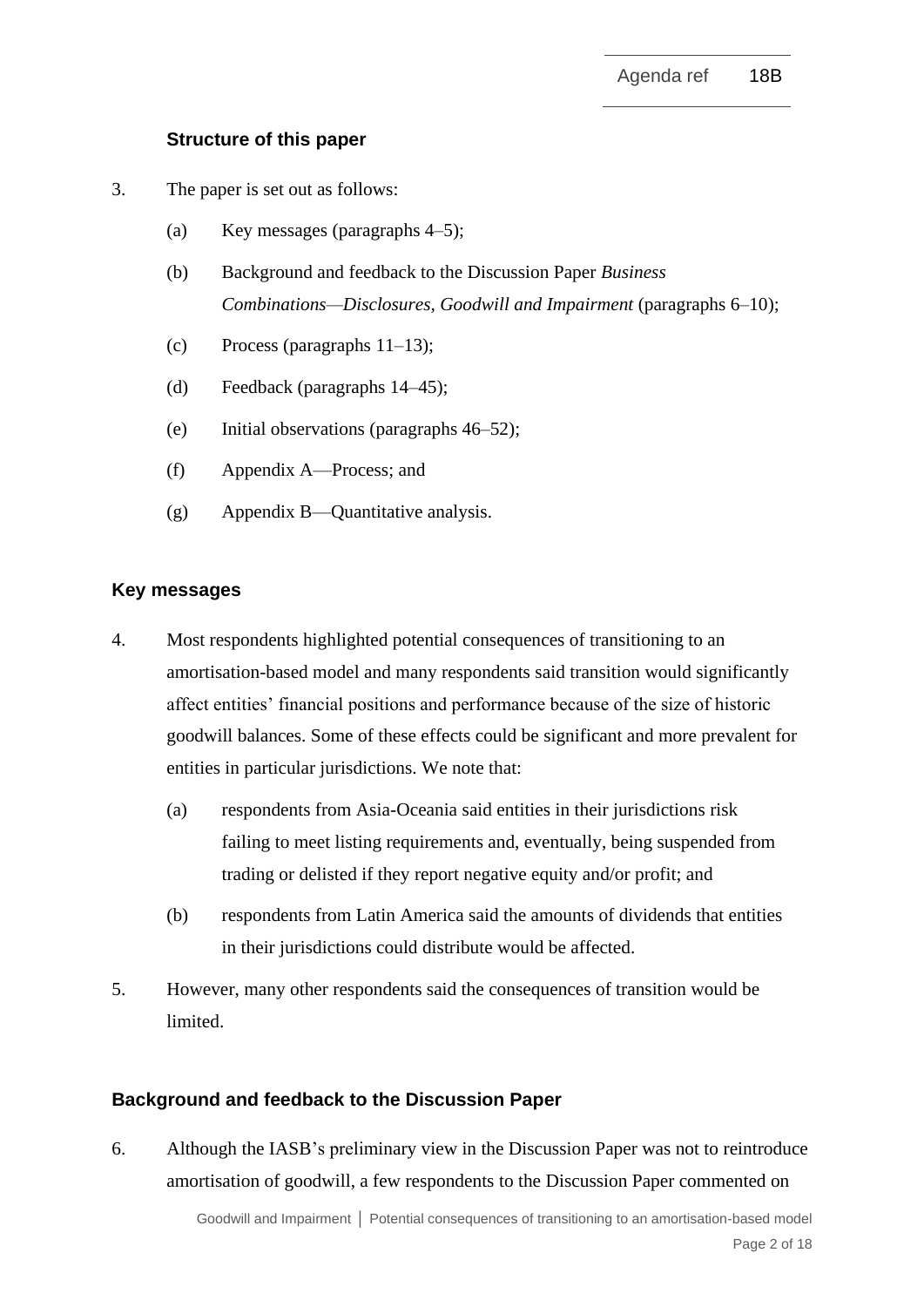transition if the IASB were to reintroduce amortisation. Many of these respondents (national standard-setters and accounting bodies) said goodwill represents a significant balance for many entities, and transitioning to an amortisation-based model would be a significant challenge because it could:

- (a) result in negative equity and affect entities' access to capital markets.
- (b) result in negative equity which might result in some entities being declared 'technically bankrupt' in some countries.
- (c) affect entities' ability to pay dividends.
- (d) affect existing contractual agreements. Respondents said the IASB should allow sufficient time to change those agreements.
- 7. One regulator group said transitioning to an amortisation-based model could create additional costs, temporary disruption and could confuse users. They recommended investigating the potential effects of transition on financial stability.
- 8. One accounting body said estimating the useful life of goodwill that has been generated by numerous acquisitions over a long period of time would be challenging.
- 9. Many of these respondents also commented on how an amortisation-based model should be implemented. In their view:
	- (a) retrospective application would be preferable because:
		- (i) prospective application of an amortisation-based model would provide information with little relevance and the benefits derived from the business combination in previous periods would not be matched by amortisation expenses; and
		- (ii) retrospective application would help entities align the accounting for goodwill in consolidated financial statements with the accounting for goodwill in separate financial statements prepared applying local generally accepted accounting principles (GAAP) which require amortisation of goodwill; or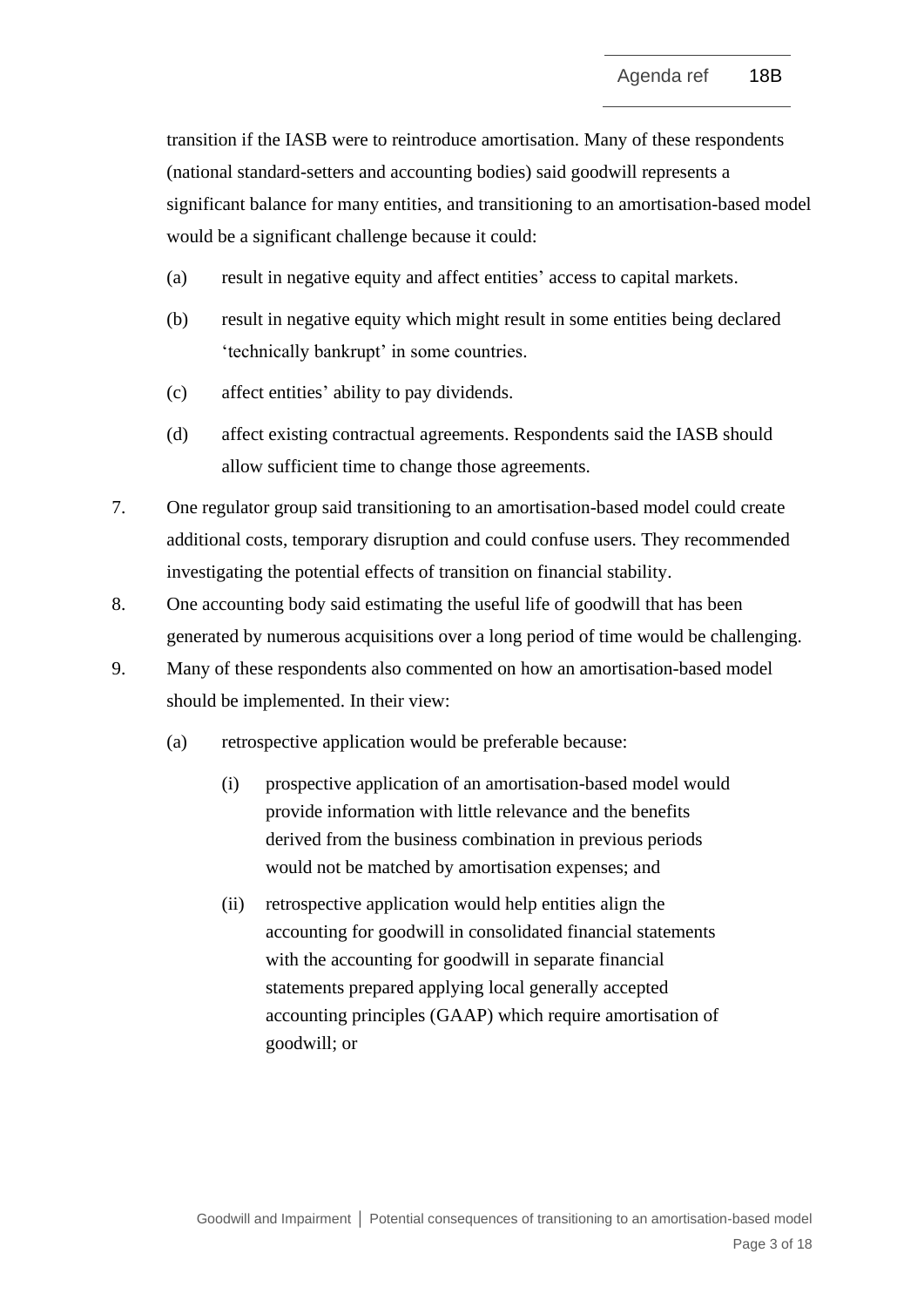- (b) prospective application<sup>2</sup> would be preferable because retrospective application would significantly affect entities' balance sheets and the information needed to estimate the useful life of goodwill may no longer be available.
- 10. However, one respondent to the Discussion Paper said although the IASB should carefully consider potential consequences, transition should not be something that prevents the IASB from reintroducing amortisation of goodwill.

## **Process**

- 11. As requested by the IASB, we researched the consequences—legal and regulatory of transitioning to an amortisation-based model. We did not specifically research the practicality of applying different transition approaches (for example, retrospective or prospective). However, a few stakeholders commented on practicality and we included those comments in the feedback section.
- 12. In order to gather information on the potential consequences of transition, we:
	- (a) discussed the issue at the November 2021 Global Preparers Forum (GPF) meeting;
	- (b) sent an information request to national standard-setters, via the International Forum of Accounting Standard-Setters (IFASS); and
	- (c) sent an information request to regulators, via the International Organization of Securities Commissions (IOSCO).
- 13. Appendix A includes further details about the work we performed.

## **Feedback**

14. We received 16 responses from national standard-setters, including one regional group of national standard-setters, and five responses from regulators. Of the 21

<sup>&</sup>lt;sup>2</sup> Respondents that clarified what they meant by 'prospective application' said historic goodwill should be amortised prospectively over its remaining useful life.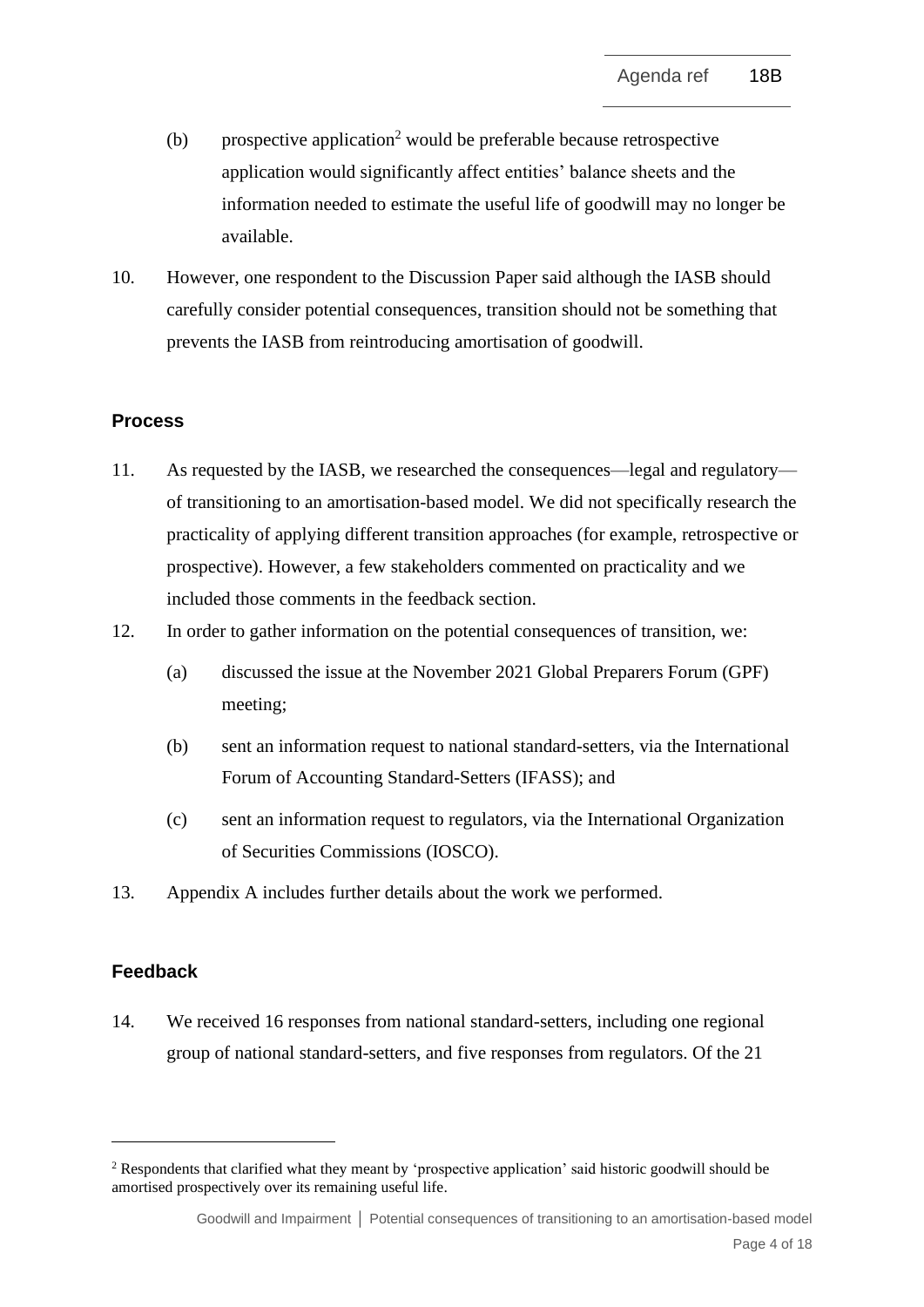responses, three were from North America, four from Latin America, eight from Europe and six from Asia-Oceania.

- 15. The feedback on the consequences of transition was mixed. Although many respondents said, in their view, the consequences of transition would be limited, many other respondents said, in their view, the consequences of transition would be significant. Feedback from our research on the consequences of transitioning to an amortisation-based model has been organised as follows:
	- (a) entities' financial positions and performance (paragraphs 16–21);
	- (b) access to capital markets and economic development (paragraphs 22–27);
	- (c) capital maintenance (paragraphs 28–32);
	- (d) dividend distribution (paragraphs 33–37);
	- (e) debt covenants and credit ratings (paragraphs 38–41); and
	- (f) other matters (paragraphs 42–45).

#### *Entities' financial positions and performance*

- 16. Many respondents said transitioning to an amortisation-based model would significantly affect entities' financial positions and performance because of the size of goodwill balances. For example, one respondent from Europe said goodwill represents 22% of the net assets/equity of listed entities applying IFRS Accounting Standards in their jurisdiction and another respondent, also from Europe, said goodwill represents 51% of the net assets/equity of listed entities applying IFRS Accounting Standards in their jurisdiction.
- 17. One national standard-setter from Europe asked a sample of the most important entities in their jurisdiction what the effect of reintroducing amortisation of goodwill would be if transition was retrospective and the useful life of goodwill was assumed to be 10 years. They reported that the equity of the sample would reduce by 6–60%, and the entities' measures of profit would reduce by 3–30%. If historic goodwill were to be amortised prospectively over a 10-year period, the entities' measures of profit would reduce by 11–80%.
- 18. This respondent also said transition could negatively affect an entity's income or equity-based key performance indicators (for example, debt-equity ratios, earnings per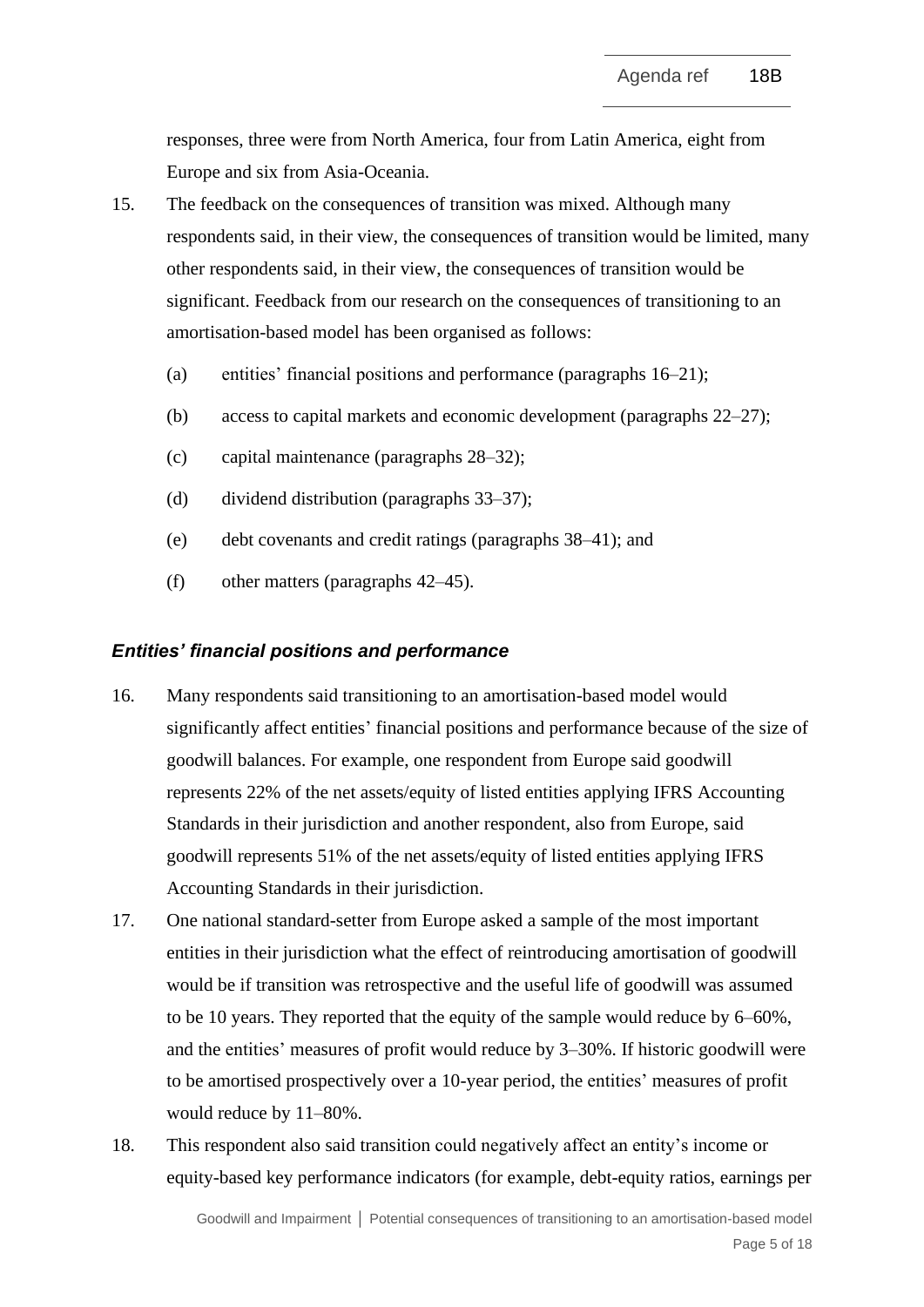share, return on equity, return on capital employed or price-to-book ratios) which could confuse users. They said entities might use non-GAAP measures (including measures that would meet the definition of management performance measures) to communicate information to the market which would reduce comparability between entities. Another respondent said there would be a need to educate users given the non-cash nature of the transition effect.

- 19. Appendix B includes further quantitative information about the effects of transition on entities' financial positions and performance.
- 20. Some respondents said because of these significant effects, transition should not be retrospective and one respondent said these effects could only be partially mitigated by additional disclosures.
- 21. However, some respondents said these effects are not compelling enough to prevent the IASB from reintroducing amortisation of goodwill. A few respondents said these effects could be managed if entities received sufficient time to transition. One respondent said the effects would be limited as long as there was adequate communication of the changes to users. A few respondents said the effects would be limited because users often eliminate the non-cash effects of goodwill and entities generally use non-GAAP measures (including measures that would meet the definition of management performance measures) to communicate their performance.

## *Access to capital markets and economic development*

- 22. Many respondents said requiring entities to recognise an amortisation expense or adjust historical goodwill balances could limit an entity's ability to access capital markets and negatively affect economic development. For example, some respondents said reduced net assets and increased debt to equity ratios resulting from transition to an amortisation-based model could negatively affect an entity's ability to raise finance.
- 23. One regulator from Europe said listed entities in their jurisdiction could lose their status of 'high standard' entities on the local stock exchange in the event of reporting losses above a threshold based on equity.
- 24. Some respondents (mostly from Asia-Oceania), said a listed entity in their jurisdiction risks failing to meet listing requirements if transition would result in the entity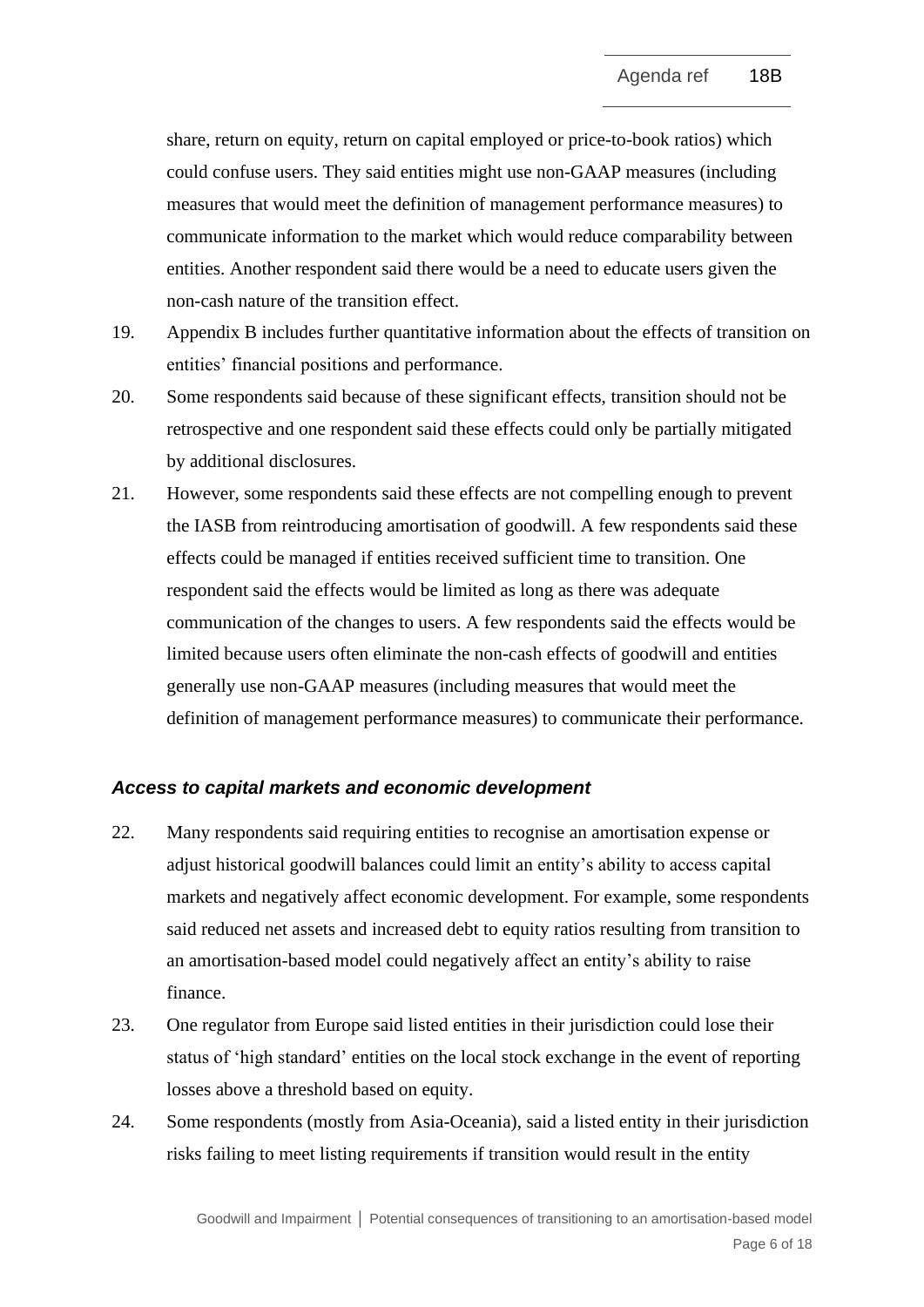reporting negative equity<sup>3</sup> or a negative measure of profit (for example, net profit or operating profit). Failing to meet these listing requirements could result in an entity being suspended from trading or delisted.

- 25. However, many of these respondents said delisting or suspension may not necessarily be automatic. Most of the listing requirements assess the profit or equity measures over a specific timeframe (with two or three years commonly mentioned) or in conjunction with other indicators (for example, market capitalisation). Entities may also be granted a period of time over which they can rectify their financial position or performance, for example by replacing equity.
- 26. We reviewed listing requirements in other jurisdictions in Asia-Oceania and found other examples where an entity could be at risk of delisting under the local listing requirements if the entity had negative equity.
- 27. Feedback suggests the number of entities that risk failing to meet listing requirements following transition could be limited. One national standard-setter from Asia-Oceania said in their jurisdiction 14 (6%) listed entities applying IFRS Accounting Standards have goodwill that is over 100% of consolidated net assets (excluding non-controlling interests). Quantitative analysis we performed is consistent with this feedback (see Appendix B). For jurisdictions where we identified the potential for breaches of listing requirements, equity on transition would become negative for less than 1% of listed entities (using data extracted from Capital IQ for companies reporting a goodwill balance in the latest financial statements available as of April 2022) if we assume 50% of historic goodwill balances will be deducted on transition. 4

## *Capital maintenance*

28. Some respondents commented on the potential consequences of transition to an amortisation-based model on capital maintenance. In this section we discuss feedback on the effects of transition on safeguards to shareholders' interests, such as statutory minimum capital requirements and other related matters.

<sup>&</sup>lt;sup>3</sup> Listing requirements may refer to different measures, for example, consolidated net assets, total equity or equity. For simplicity, we use the term equity in this paper to refer to these measures.

<sup>4</sup> Reducing historic goodwill balances by 50% makes a simple assumption that the acquisition dates of business combinations are evenly spread over time and therefore the average goodwill balance is 50% depleted.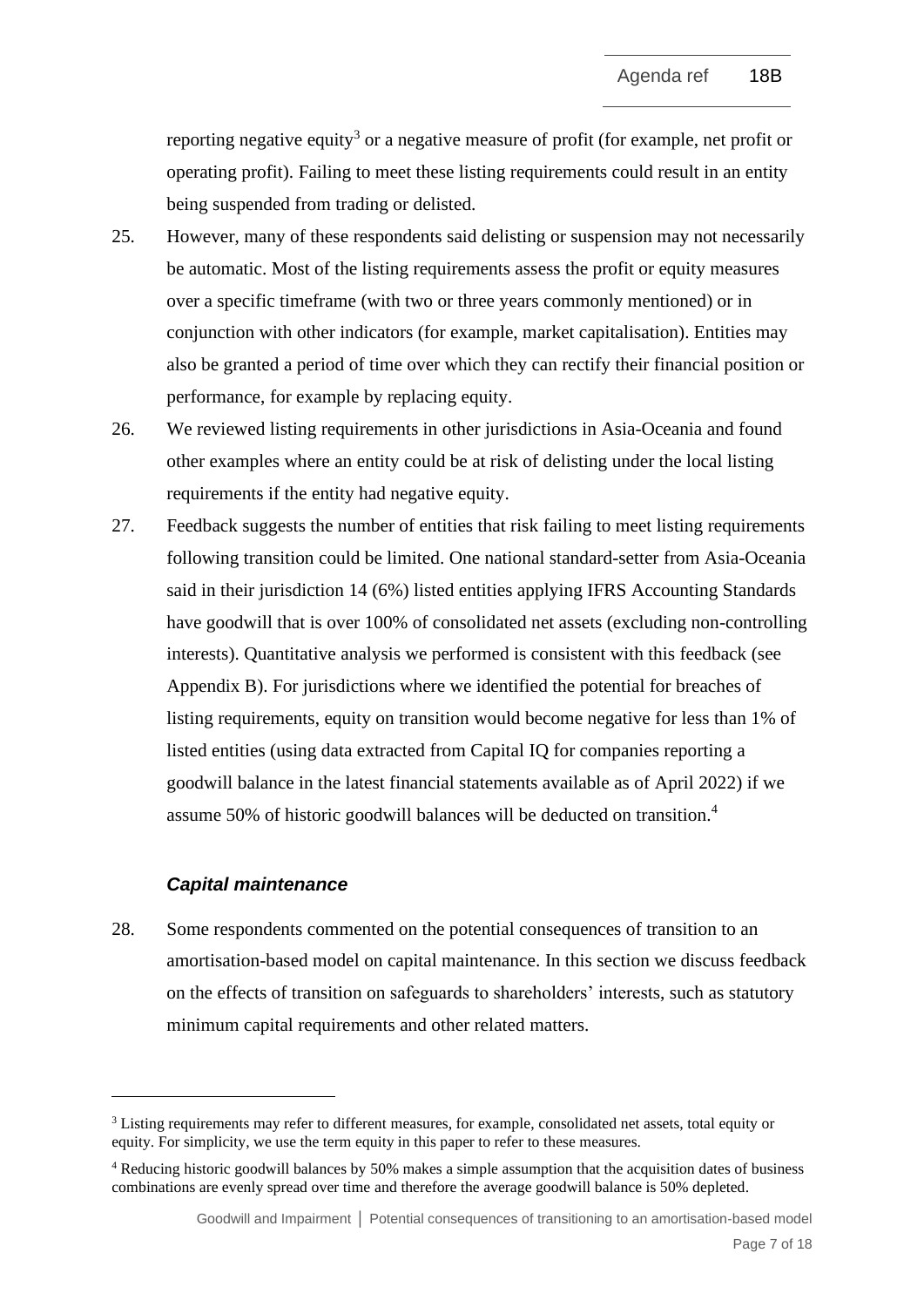- 29. Some national standard-setters from Latin America said a significant reduction in equity (see also paragraphs 16–21) could result in some entities being declared 'in liquidation' or 'technically bankrupt' in their jurisdiction. These respondents said this was one of the reasons they suggested a prospective transition approach whereby historic goodwill at the date of transition would be amortised prospectively over the remaining useful life as determined at the time the revised standard is adopted.
- 30. A few European national standard-setters said a significant reduction of equity could give rise to the need for additional capital from shareholders and additional guarantees being requested by banks due to changes in entities' credit ratings.
- 31. One other national standard-setter said there could be legislative effects of transition. For example, that national standard-setter said there could be a need to clarify borrowing authority limits for state owned enterprises reporting using IFRS Accounting Standards as was the case when IFRS 16 *Leases* was implemented in their jurisdiction.
- 32. Some respondents also commented on the possible effect on prudential regulation. In their view, transition to an amortisation-based model would have a limited effect in terms of capital maintenance requirements. This is because goodwill balances are generally excluded from prudential capital maintenance calculations (for example, Solvency II tests).

## *Dividend distribution*

- 33. Most respondents commented on the effects of transition to an amortisation-based model on an entity's ability to distribute dividends. The feedback was mixed with many of these respondents and some members at the November 2021 GPF meeting saying transition would not have a significant effect, but with many other respondents and some GPF members saying transition would have a significant effect.
- 34. Those stakeholders who said transition would not have a significant effect said this is because dividend distributions are generally based on separate or statutory financial statements of the parent entity. These financial statements are usually prepared applying local GAAP. If those financial statements are prepared applying IFRS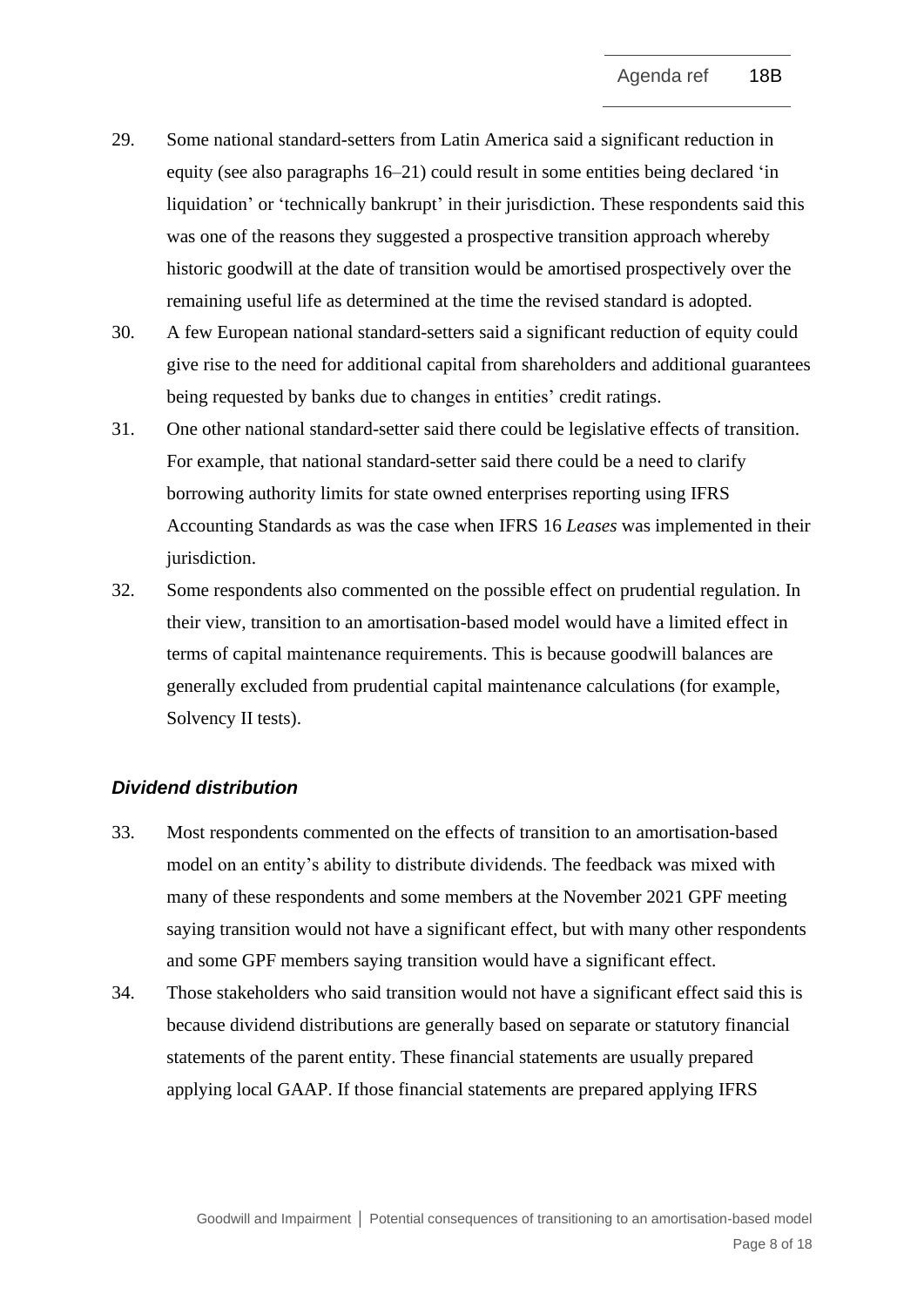Accounting Standards, any recognised goodwill from acquisitions of unincorporated businesses is generally insignificant.<sup>5</sup>

- 35. Those stakeholders who said transition would have a significant effect said transition would reduce amounts available for distribution despite dividend distributions in their jurisdiction being based on separate financial statements. Respondents provided the following explanations:
	- (a) Most respondents from Latin America said transition would significantly affect entities' ability to distribute dividends. One national standard-setter from Latin America said most entities in their jurisdiction use the equity method to account for their investments in subsidiaries in separate financial statements. We understand that applying the equity method, transition would result in same effect on net assets and profit or loss in separate financial statements as in consolidated financial statements. Consequently, in situations in which an entity applies the equity method to account for investments in subsidiaries in separate financial statements, dividend distributions would be affected similarly regardless of whether it is based on consolidated or separate financial statements.
	- (b) One national standard-setter from Europe provided quantitative information about IFRS separate financial statements of listed entities in their jurisdiction that highlighted significant amounts of goodwill in those separate financial statements as a result of past merger and acquisition (M&A) activity (for example from acquisitions of unincorporated businesses). Therefore, transition could affect the amounts available for distribution even when dividends are based on separate financial statements.
	- (c) One national standard-setter from Asia-Oceania said national company law in that jurisdiction allows entities to apply consolidated dividend regulations which, in particular circumstances, restrict the amount available for dividend distribution. These regulations reduce the amounts available

<sup>&</sup>lt;sup>5</sup> If a business combination involves the transfer of an unincorporated business, the acquirer applies IFRS 3 *Business Combinations* in its separate financial statements and might accordingly recognise goodwill in its separate financial statements.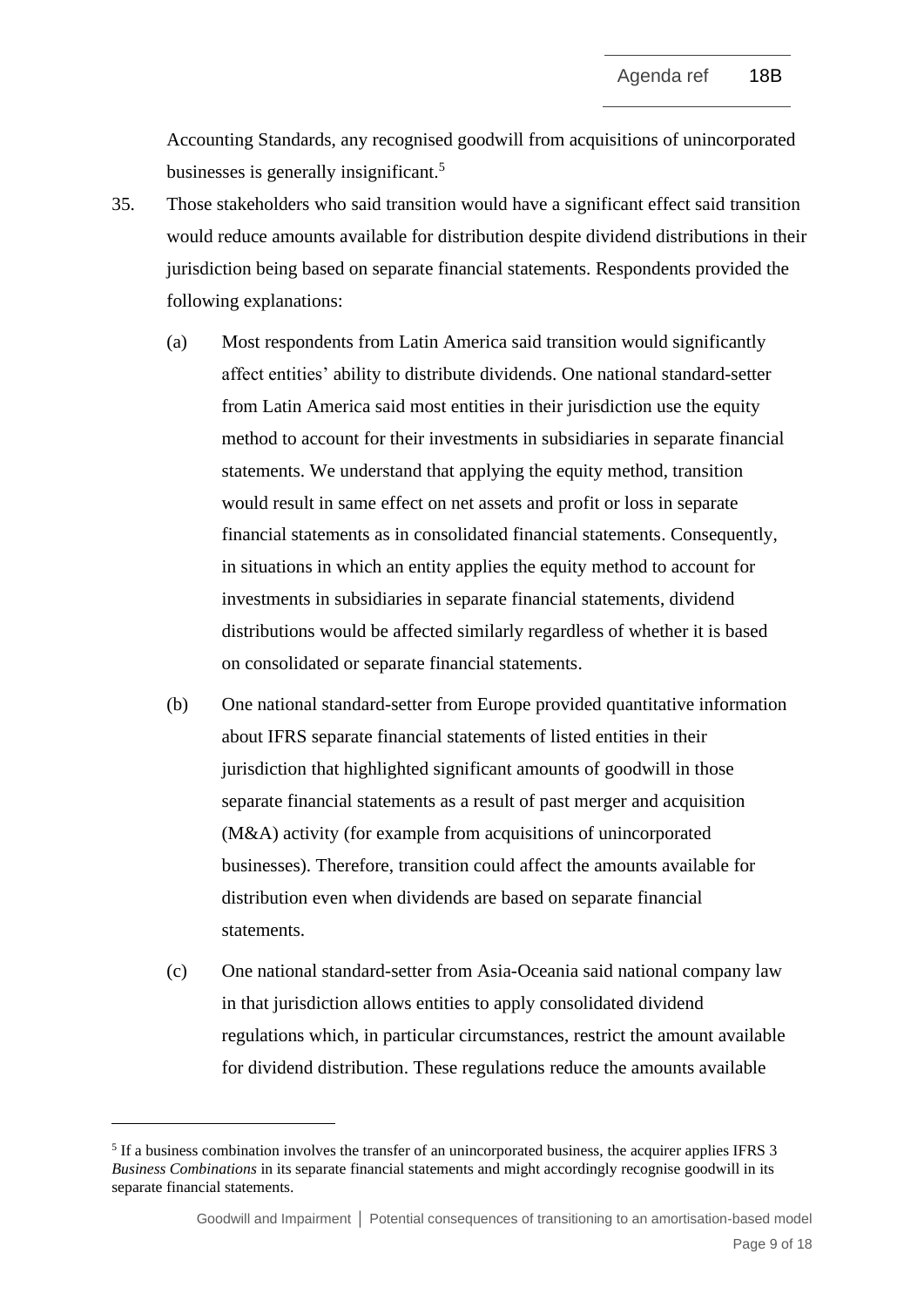for distribution if the amount available for distribution calculated based on the consolidated financial statements is lower than that calculated based on the separate financial statements. Several entities applying IFRS Accounting Standards in that jurisdiction apply these regulations and therefore transition could reduce the amount available for distribution for these entities.

- 36. A few respondents from Europe and Asia-Oceania said although dividends are based on separate financial statements, dividend policies are often linked and communicated with reference to the financial position and performance reported in consolidated financial statements. One respondent said the effect of transition on financial position and performance could distort pay-out ratios and make them less meaningful. One national standard-setter from Asia-Oceania said this could reduce the attractiveness of entities to investors.
- 37. Despite concerns raised by respondents from Latin America, we note the comment letter on the Discussion Paper from the Group of Latin American Accounting Standard Setters reported that the consensus supported reintroducing amortisation of goodwill.

#### *Debt covenants and credit ratings*

- 38. Many respondents and some members at the November 2021 GPF meeting said the effects of transitioning to an amortisation-based model on entities' financial positions, financial performance and financial ratios (see also paragraphs 16–21) could affect compliance with covenants in debt agreements that are linked to these measures and ratios, unless these covenants use IFRS Accounting Standards that applied at the time the agreements were signed or at some point before the reintroduction of amortisation of goodwill (frozen GAAP).
- 39. One national standard-setter from Asia-Oceania said in their jurisdiction many entities have covenants in debt agreements that require maintaining debt to equity ratios below 300%. One national standard-setter from Europe said the effect on debt covenants could trigger early repayment of loans.
- 40. Some respondents and some members at the November 2021 GPF meeting said the consequences of transition would be limited because goodwill is generally excluded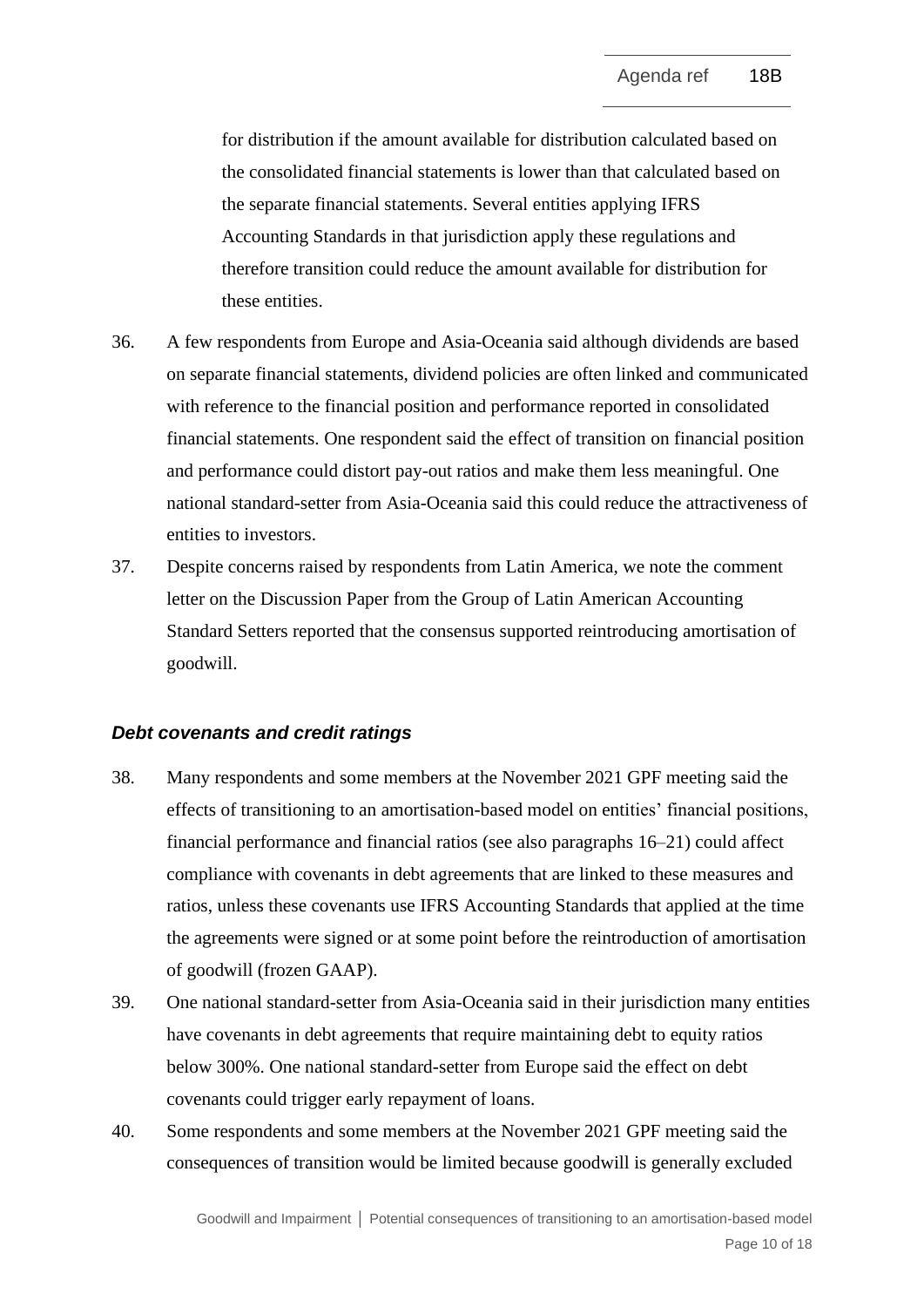from debt covenants, or loan covenants are generally based on local GAAP. One GPF member said although loan covenants could be affected, the renegotiation of these covenants would not pose any difficulty. One national standard-setter from Europe conducted a survey of entities applying IFRS Accounting Standards in their jurisdiction. Responses were evenly split between those that had covenants based on frozen GAAP and those not based on frozen GAAP. Most entities surveyed said their covenants do not explicitly allow for renegotiation when there are changes to IFRS Accounting Standards, but entities said covenants that do not use frozen GAAP would likely be renegotiated in the event of changes to IFRS Accounting Standards.

41. One respondent and some members at the November 2021 GPF meeting also said the consequences of transition on credit ratings would be limited because those ratings are generally assessed excluding goodwill.

#### *Other matters*

- 42. Respondents also commented on other matters:
	- (a) Measurement of income taxes (paragraph 43);
	- (b) Management compensation (paragraph 44); and
	- (c) Operational concerns (paragraph 45).

#### *Measurement of income taxes*

- 43. Many respondents said income taxes and related measures would not be affected by transition to an amortisation-based model because:
	- (a) goodwill is not tax deductible;
	- (b) goodwill is already amortised for tax purposes;
	- (c) income tax regulations and not accounting measures determine the amounts of tax payable; or
	- (d) income tax is based on separate financial statements prepared applying local GAAP.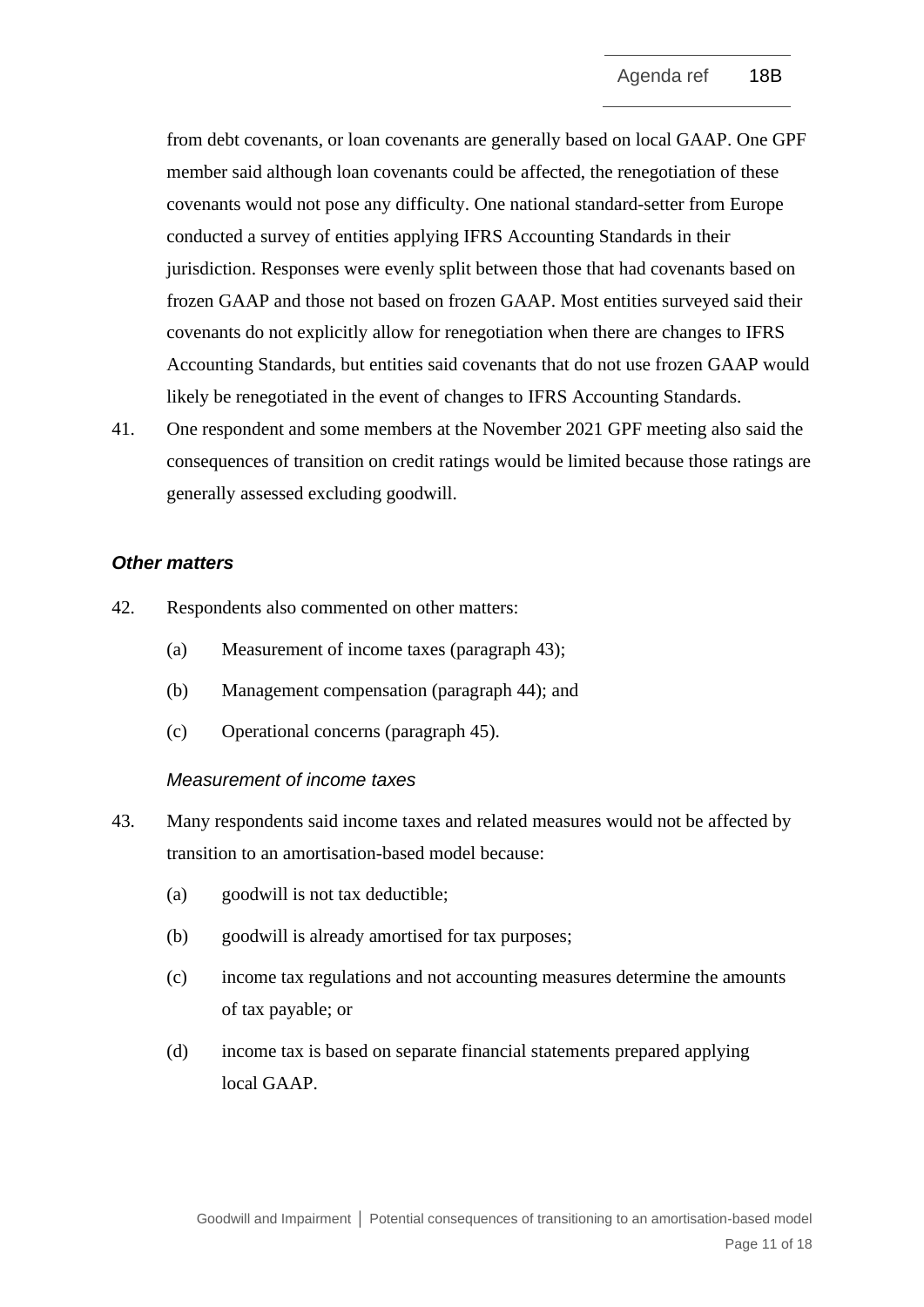## *Management compensation*

44. A few respondents said management compensation schemes linked to measures specified by IFRS Accounting Standards could be affected by transition. However, one respondent said management compensation schemes can be amended.

## *Operational concerns*

- 45. Although we did not specifically ask about how entities would practically transition to an amortisation-based model, a few respondents highlighted operational concerns associated with transition. For example, they said:
	- (a) entities may find it difficult to trace goodwill back to individual business combinations (for example, when there has been a reorganisation of the entity's reporting structure); and
	- (b) auditors may not be able to obtain sufficient evidence to support amounts of goodwill written-off on transition.

## **Initial observations**

- 46. Most respondents highlighted potential effects of transitioning to an amortisationbased model and many respondents said transition would significantly affect entities' financial positions and performance because of the size of historic goodwill balances.
- 47. Our outreach highlighted that some of these effects could be significant and more prevalent for entities in particular jurisdictions. We note that:
	- (a) as discussed in paragraphs 24–27, respondents from Asia-Oceania highlighted entities in their jurisdictions risk failing to meet listing requirements and, eventually, being suspended from trading or delisted if they report negative equity and/or profit.
	- (b) as discussed in paragraph 35(a), respondents from Latin America highlighted that the amounts of dividends that entities in their jurisdictions could distribute would be affected.
- 48. Our research, although simplistic, suggests the number of entities that might be affected by the matter in paragraph 47(a) could be limited. However, we think the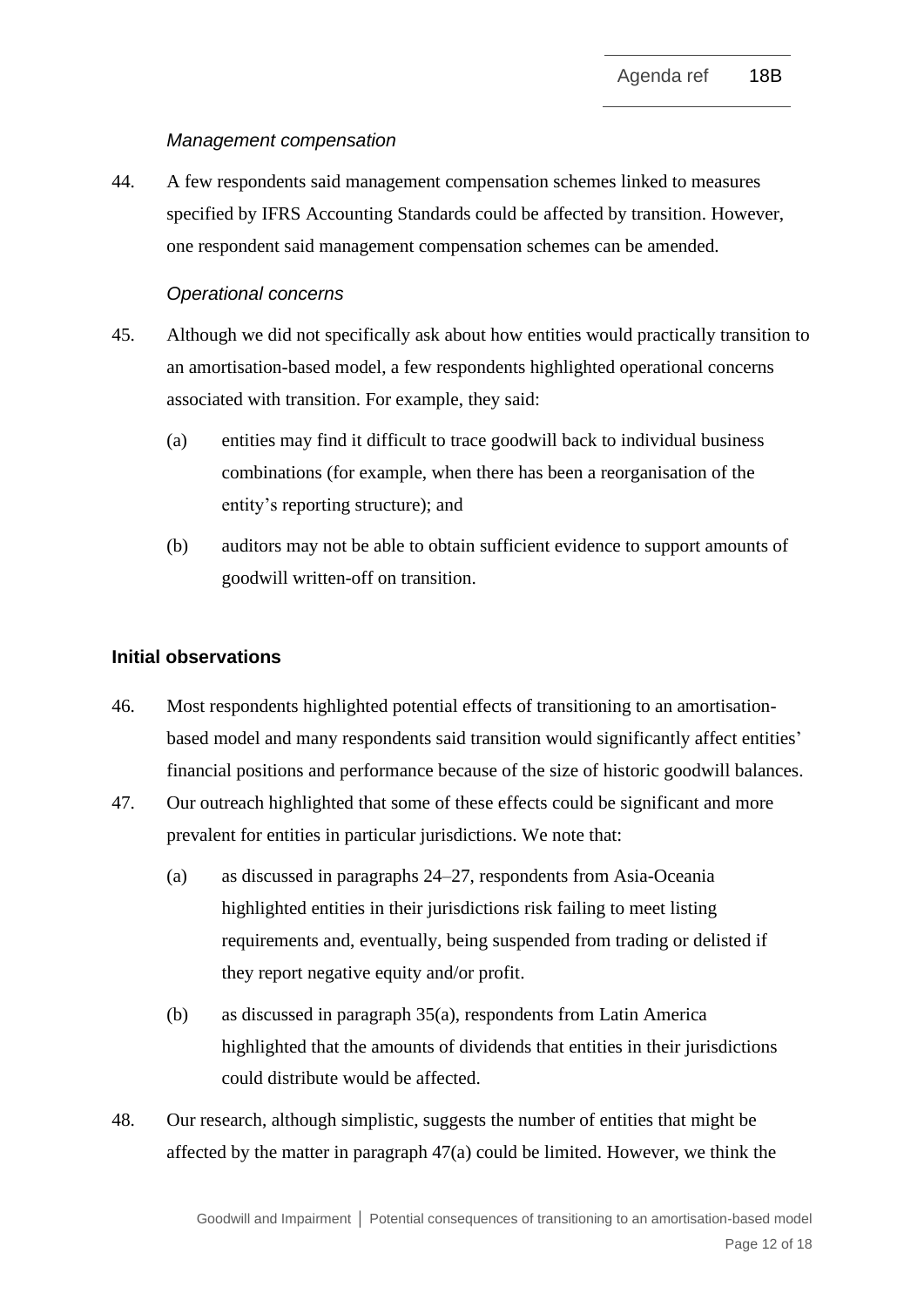potential effects of all the matters in paragraph 47 are something the IASB should consider when assessing the costs of reintroducing amortisation of goodwill.

- 49. Many of the other potential effects (for example, effects on debt covenants) were raised by respondents from various different jurisdictions. Although these could affect entities on transition, for example having to renegotiate debt covenants or amend management compensation agreements, feedback suggests entities should be able to do this if they receive sufficient time to transition.
- 50. We agree with respondents who said the significant effect of transition on entities' financial performance, financial positions and financial ratios could temporarily disrupt the market and confuse users.
- 51. Our findings highlight that for some entities, transition could result in significant costs and challenges. We agree with respondents who said these potential effects should not necessarily prevent the IASB from reintroducing amortisation of goodwill however, we think the potential effects of transition are an important consideration when assessing the costs of reintroducing amortisation. Although some respondents to the Discussion Paper in favour of reintroducing amortisation said amortisation is a simple method that would reduce costs (see [Agenda Paper 18C](https://www.ifrs.org/content/dam/ifrs/meetings/2021/may/iasb/ap18c-subsequent-accounting-for-goodwill.pdf) to the May 2021 meeting of the IASB), we think the costs of transition could be significant for some entities.
- 52. If the IASB were to decide to reintroduce amortisation of goodwill the feedback in this paper could help the IASB decide how an entity should transition to an amortisation-based model (for example, retrospectively or prospectively). However, we think the IASB would need to perform further research on the practicalities of applying different transition approaches to make that decision, for example:
	- (a) do entities have the information available to estimate the useful life of historic goodwill at the time of the acquisition (which could be several years ago) without using hindsight?
	- (b) can entities identify the acquisitions that goodwill balances relate to?
	- (c) whether amortising goodwill balances prospectively over the remaining useful life determined at the date of transition could distort financial performance and confuse users?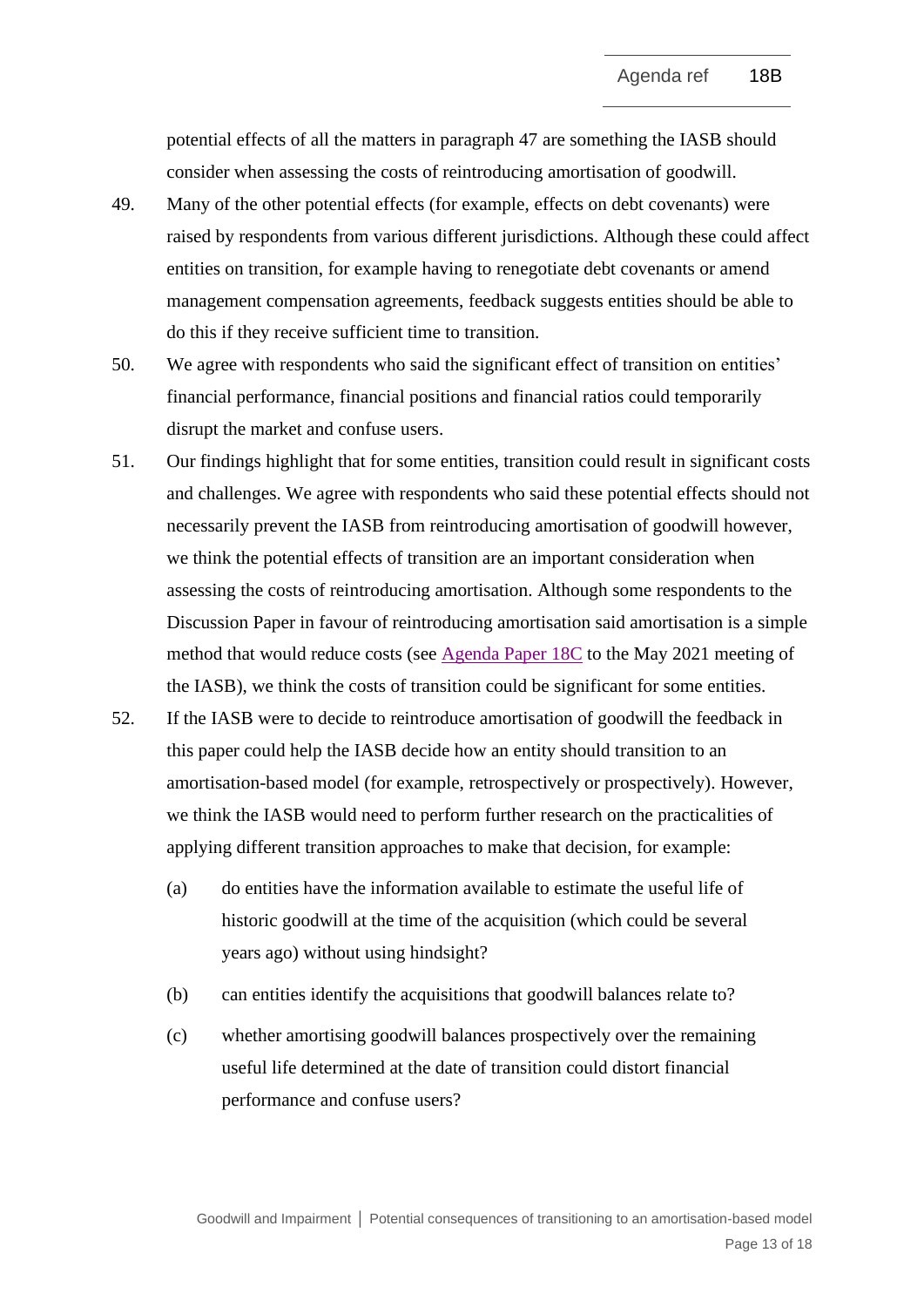### **Question for the IASB**

Do IASB members have any questions or comments on the feedback discussed in this paper? Specifically:

(a) is any feedback unclear?

(b) are there any points you would like us to research further prior to deciding whether to reintroduce amortisation of goodwill?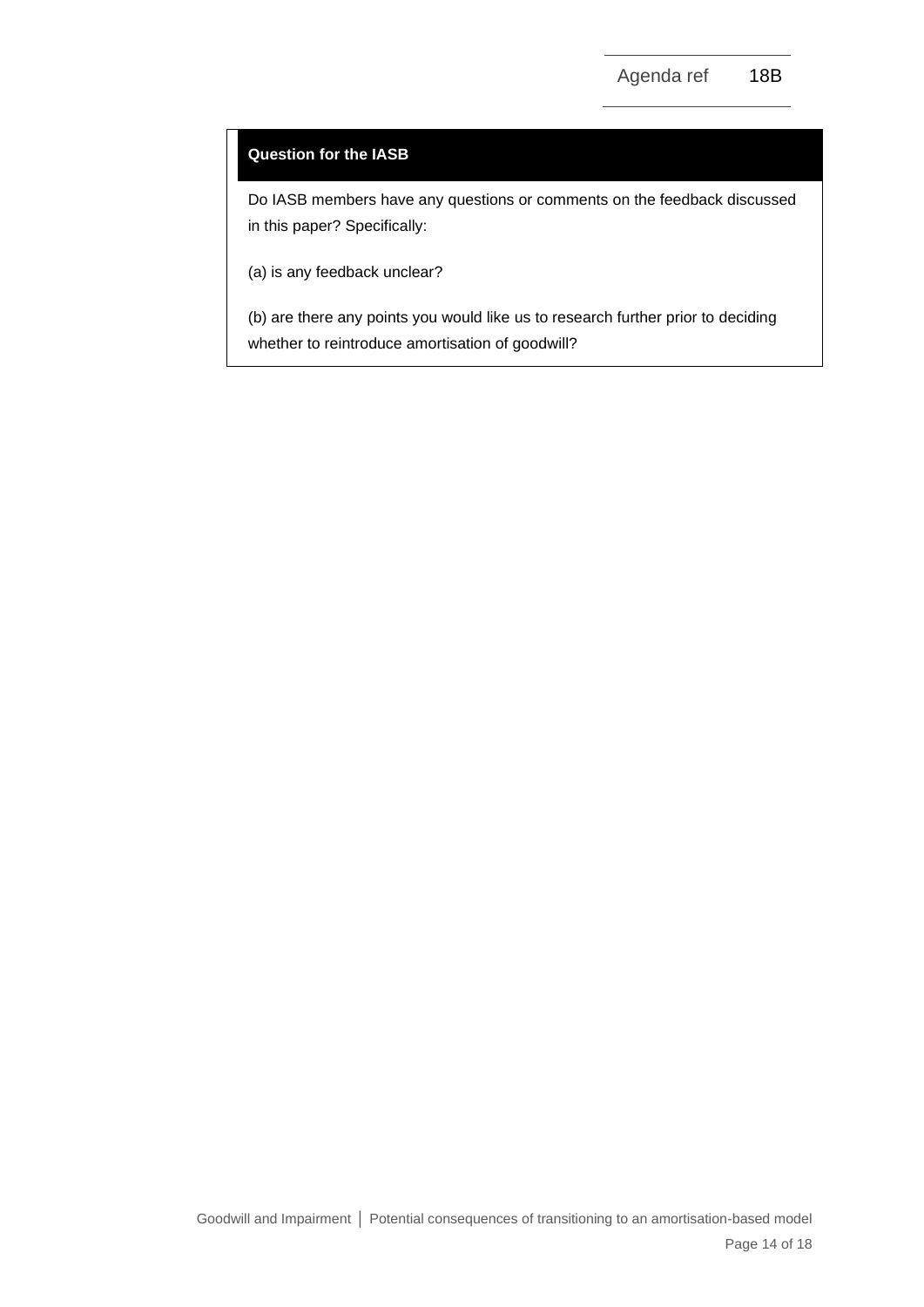# **Appendix A—Process**

- A1. In order to gather information about the potential effects of transition to an amortisation-based model, we:
	- (a) discussed the issue at the November 2021 Global Preparers Forum (GPF) meeting;
	- (b) sent an information request to national standard-setters, via the International Forum of Accounting Standard-Setters. Specifically, we asked about the potential effects of writing-off significant amounts of historic goodwill on transition and amortising the remaining historic goodwill balances, in terms of:
		- (i) financial position, financial loan covenants, distributable reserves and dividend distribution, capital maintenance and other similar measures;
		- (ii) capital markets and economic development, and whether entities would run the risk of failing to meet any market regulations (for example, listing requirements);
		- (iii) tax implications and whether the amortisation charge would be tax deductible; and
		- (iv) any other relevant local jurisdictional requirements.
	- (c) sent an information request to regulators, via the International Organization of Securities Commissions, to gather information on how transition might affect an entity's corporate governance. In particular, we asked whether there would be any risk of delisting in their jurisdiction or any effect on an entity's ability to declare dividends.
- A2. We also:
	- (a) reviewed relevant research papers published since 2013 by national standardsetters; and
	- (b) analysed listing requirements in selected jurisdictions in Asia-Oceania where respondents said entities risk failing to meet those requirements as a result of transition.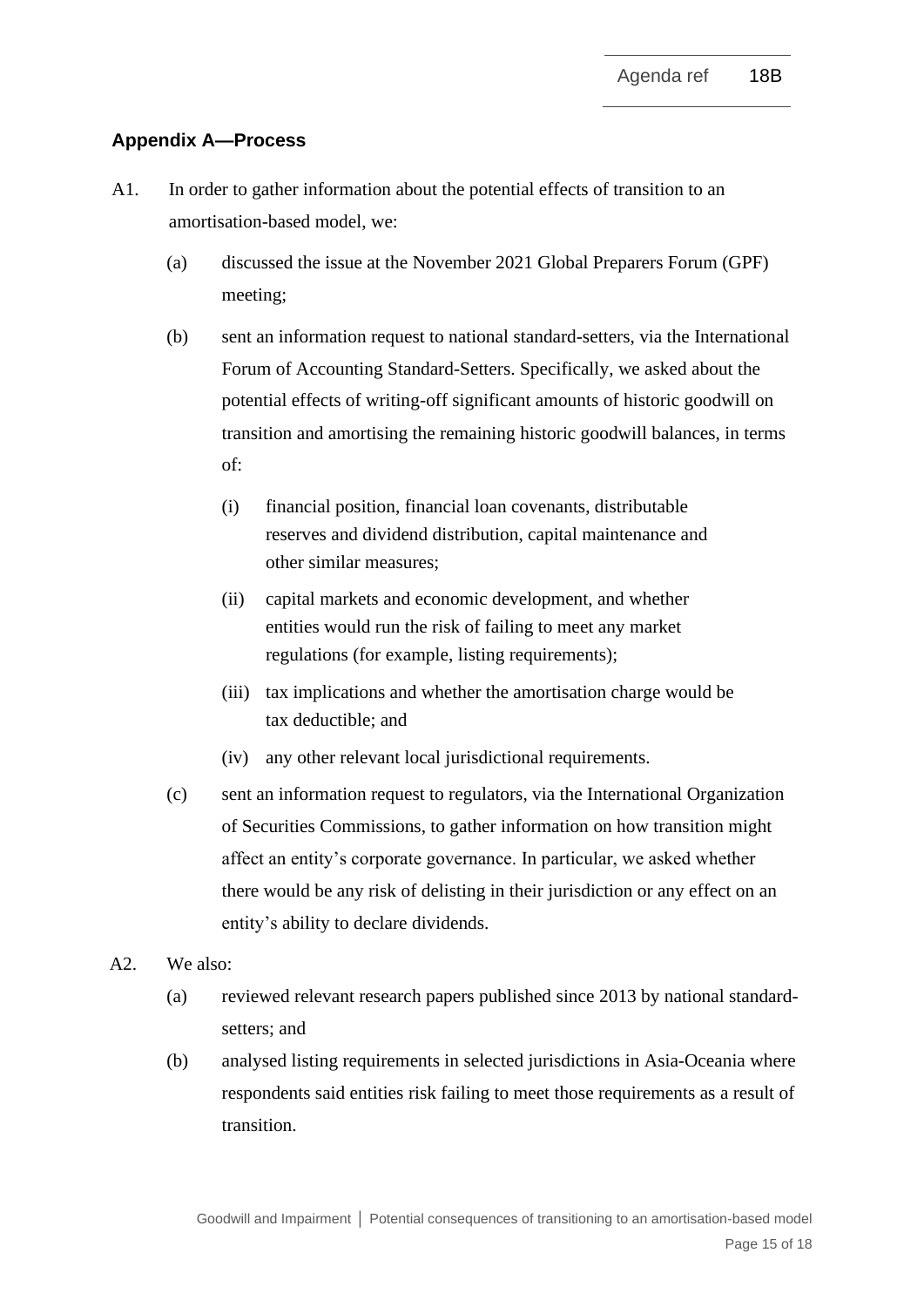A3. To help assess the magnitude of potential effects of transition we analysed data extracted from Capital IQ.<sup>6</sup> Appendix B summarises this analysis.

 $6$  Capital IQ is a financial intelligence database from Standard & Poor's. The database provides financial statement data for both public and private companies globally.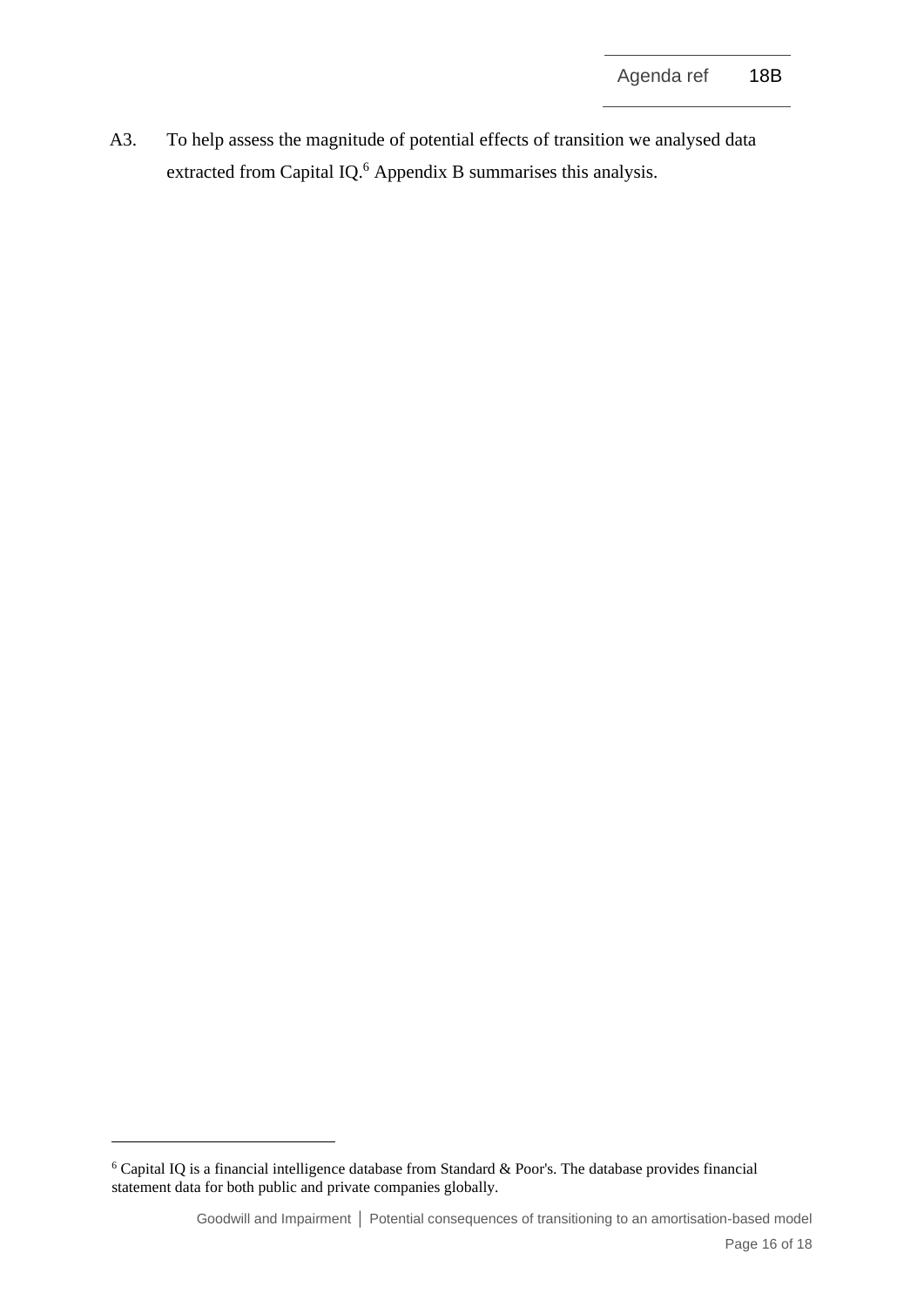# **Appendix B—Quantitative analysis**

## *Goodwill as a percentage of total equity and total assets*

- B1. According to data extracted from Capital IQ in April 2022, goodwill amounted to US\$9.5 trillion for all public companies worldwide, accounting for around 18% of their total equity and 3% of their total assets. <sup>7</sup> These ratios are higher in some regions and lower in others. For example, in US & Canada, goodwill accounts for 37% and 7% of total equity and total assets respectively. In Asia, goodwill accounts for 5% and 1% of total equity and total assets respectively.
- B2. The following tables summarise the trend of the goodwill to total equity and goodwill to total assets ratios in the period 2017–2022 using data from Capital IQ:

| Goodwill as % of total equity | 2022  | 2021  | 2019  | 2017  |
|-------------------------------|-------|-------|-------|-------|
| Africa / Middle east          | 7.2%  | 7.5%  | 6.7%  | 8.4%  |
| Asia / Pacific                | 5.1%  | 5.4%  | 5.6%  | 5.3%  |
| <b>Europe</b>                 | 25.8% | 26.7% | 27.3% | 27.2% |
| <b>Latin America</b>          | 10.9% | 11.0% | 11.1% | 11.6% |
| <b>US and Canada</b>          | 36.5% | 37.3% | 37.6% | 34.9% |
| <b>Total</b>                  | 17.6% | 18.2% | 18.7% | 18.3% |

| Goodwill as % of total assets | 2022 | 2021 | 2019 | 2017 |
|-------------------------------|------|------|------|------|
| Africa / Middle east          | 1.6% | 1.7% | 1.6% | 1.9% |
| Asia / Pacific                | 1.0% | 1.0% | 1.0% | 0.9% |
| <b>Europe</b>                 | 4.1% | 4.0% | 4.4% | 4.1% |
| <b>Latin America</b>          | 2.8% | 2.7% | 2.5% | 2.8% |
| <b>US and Canada</b>          | 6.7% | 6.7% | 7.2% | 6.4% |
| Total                         | 3.2% | 3.2% | 3.4% | 3.2% |

B3. Based on the above tables, the goodwill to total equity ratio grew at 1% per annum and the goodwill to total assets ratio grew by 3% per annum in the period 2017–2019 (using compound annual growth rates). Both ratios decreased in the period 2019– 2022 (by 2% using compound annual growth rates), possibly as a consequence of the global economic downturn due to the covid-19 pandemic.

<sup>7</sup> The Discussion Paper provided similar information based on information extracted from Capital IQ in February 2020—Paragraph IN1 of the Discussion Paper notes that goodwill amounted to \$8 trillion for all listed companies worldwide, accounting for around 18% of their total equity and 3% of their total assets.